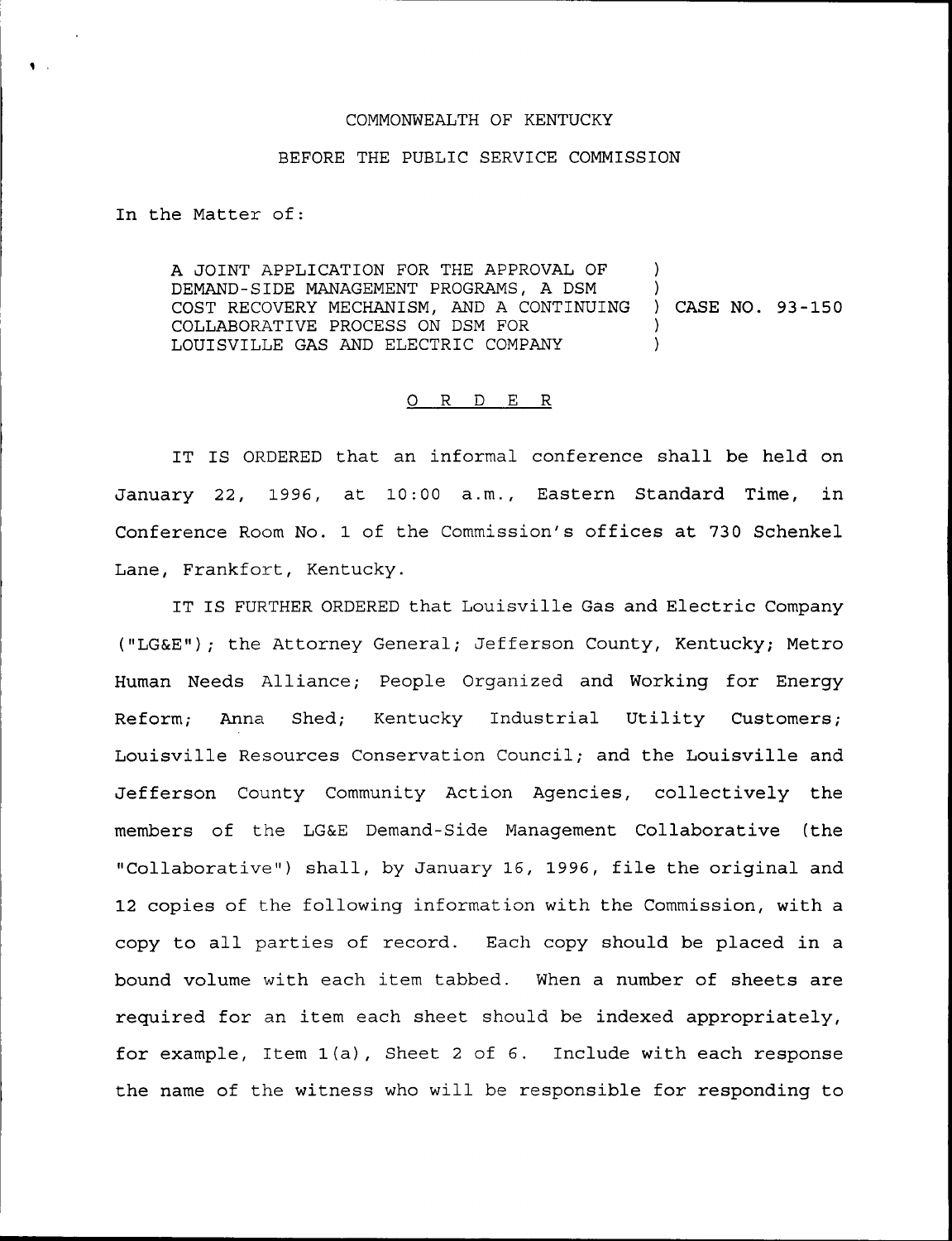questions relating to the information provided. If any information requested herein has been previously placed in the record, reference may be made to the specific location of said information in responding to this information request.

1. Section 2.0 of the 1996 Demand-Side Management Program Plan ("DSM Program Plan") discusses the DSM Collaborative operations.

a. Are the current by-laws of the Collaborative the same as the April 20, 1993 draft copy filed in response to Item 9(i) of the Commission's September 22, 1993 Order, except for the amendment noted on page 13 of the DSM Program Plan? If not, provide a copy of the current by-laws.

b. Article IV, Section <sup>2</sup> of the April 20, 1993 draft by-laws states that minutes shall be kept of all meetings and circulated for approval to the membership. On page 13 of the DSM Program Plan, it is disclosed that no minutes have been kept for the residential and commercial class subgroup meetings. Explain why these subgroups have apparently ignored the by-law requirements of the Collaborative?

c. Since <sup>a</sup> great deal of the Collaborative's work has related to the residential and commercial classes, explain how the appropriate subgroups are able to keep up with the discussions from previous meetings.

2. Collaborative policies are described on page 14 of the DSM Program Plan.

a. Provide a copy of the conflict of interest policy.

 $-2-$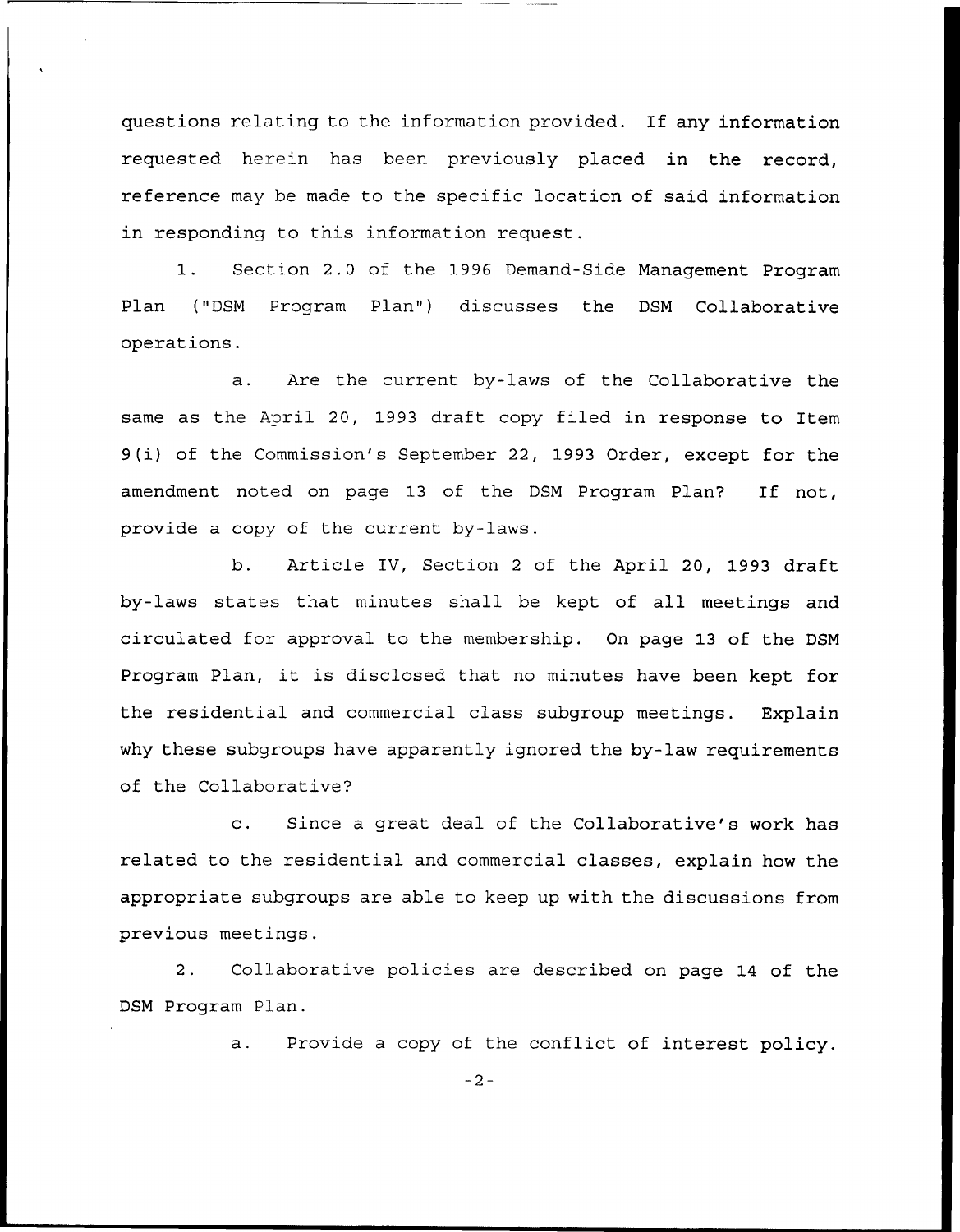b. Provide the page reference for Attachment I of the DSM Program Plan relating to the conflict of interest policy.

3. Identify the current leadership of the Collaborative.

4. Section 3.0 of the DSM Program Plan discusses future DSM filing dates. Explain when in the proposed timetable the calculation of lost revenues and the balancing account would occur.

5. Section 5.0 of the DSN Program Plan discusses seven new initiatives proposed by the Collaborative. Explain how the 1996 program expense estimates were determined for each new initiative. Include the assumptions, workpapers, and supporting documentation used in the calculations. For the direct load control program, cross-references to LG&E's last Integrated Resource Plan will be acceptable if applicable.

6. Section 5.2 of the DSN Program Plan discusses the planned direct load control program. On page 58, the cycling strategy and proposed incentives are presented.

a. How were the different cycling strategies determined?

b. What adjustments, if any, were made by the Collaborative to the proposed strategies?

c. How were the proposed incentive payments determined?

d. What adjustments, if any, were made by the Collaborative to the proposed incentives?

7. Section 5.5 of the DSN Program Plan discusses the residential financing program.

a. Will LG&E be guaranteeing the loans made under this

 $-3-$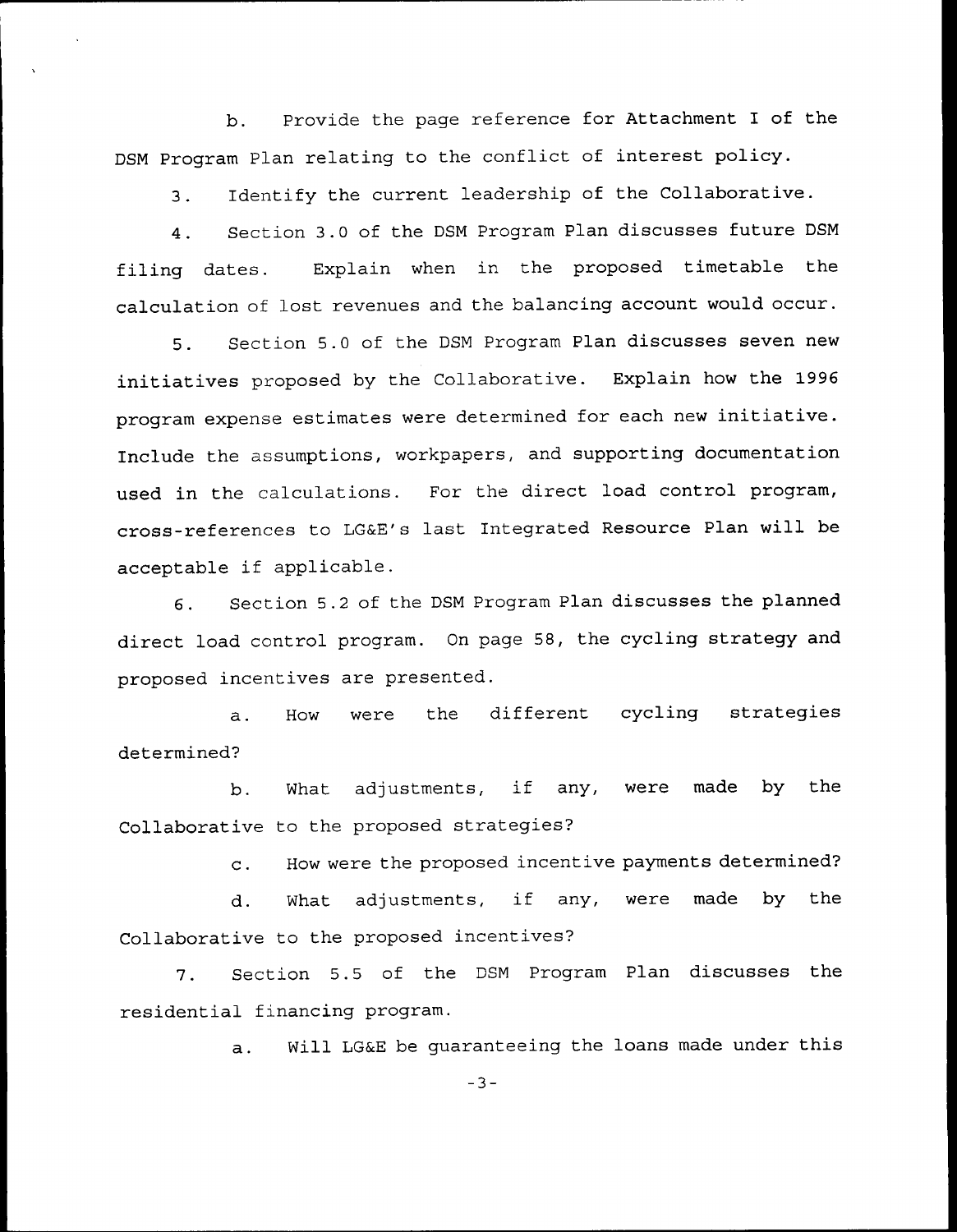program? If yes, when will LG&E file an application pursuant to KRS 278.300 for authority to assume the evidences of indebtedness? If no, why would there be the need for <sup>a</sup> bad debt contingency?

b. Explain how an-the-bill financing works and how products and services are paid for through energy bill savings. Include examples of this approach.

8. Section 5.6 of the DSM Program Plan discusses the residential bill redesign.

a. How does LG&E currently inform its customers of the rate schedule used to compute the monthly bill?

b. Would the proposed redesign of the residential bill in effect be the same information method contained in 807 KAR 5:006, Section 6(1)(a)?

c. Provide copies of the current residential bill design and the proposed residential bill design.

d. Explain why the provision of pricing information, which is required by administrative regulation, constitutes a DSM program?

e. LG&E's summer inclined rate structure has been in effect since january 1, 1991. Why has LG&E waited <sup>5</sup> years before proposing to redesign its bills due to pricing signal concerns?

9. Section 6.0 of the DSM Program Plan deals with program cost effectiveness tests. Five DSM screening tests were performed for the new initiatives proposed by the Collaborative. Screening test results were provided for the direct load control program on a stand alone basis and in total for the <sup>7</sup> proposed programs as a

 $-4-$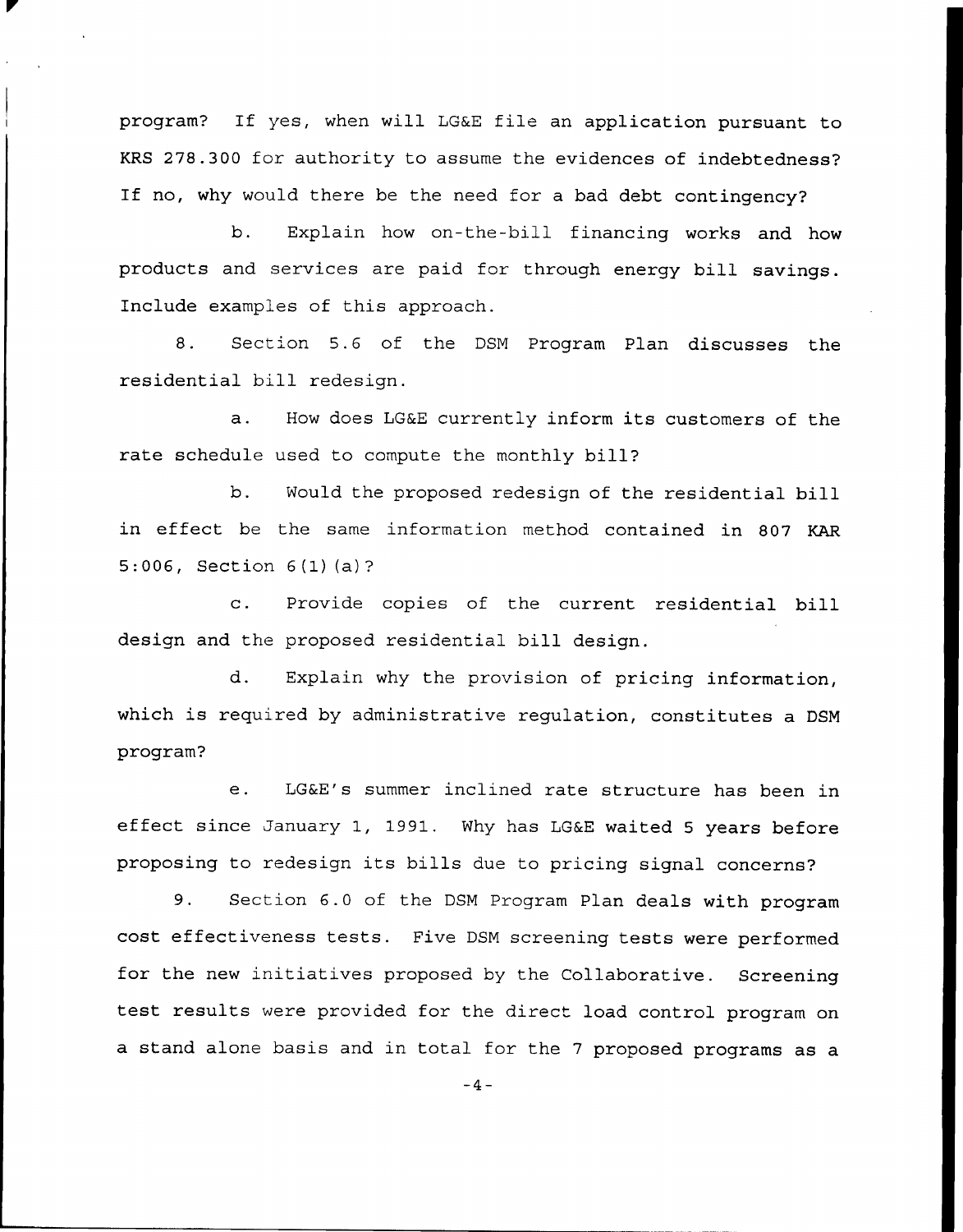package.

a. Were each of the <sup>7</sup> programs individually screened using the <sup>5</sup> tests shown in Section 6.0'?

b. If individual screening was performed for any of the other six programs, provide the results in table format similar to "B/C II" and "B/C IV".

c. If <sup>a</sup> proposed program was not individually screened, explain why.

d. Explain the relevance of screening all <sup>7</sup> programs together considering:

(1) There does not appear to be a strong interrelationship between all <sup>7</sup> programs; and,

(2) The proposed programs include offerings to both the residential and commercial classes.

10. Section 4.1 of the DSM Program Plan discusses the Residential Conservation and Energy Education Program ("Energy Partners Program").

a. It is stated that the 1994 actual expenses were \$292,667, all of which were outside services. Provide a schedule of all vendors receiving more than \$1,000 during the year which lists the amount received and describes the services provided.

b. For year end 1995, it is estimated that expenses for outside services will be \$850,604. Explain in detail the reasons for the increase and provide a schedule of vendors receiving more than \$1,000 (actual or estimated) during the year which lists the amount received and describes the services provided.

 $-5-$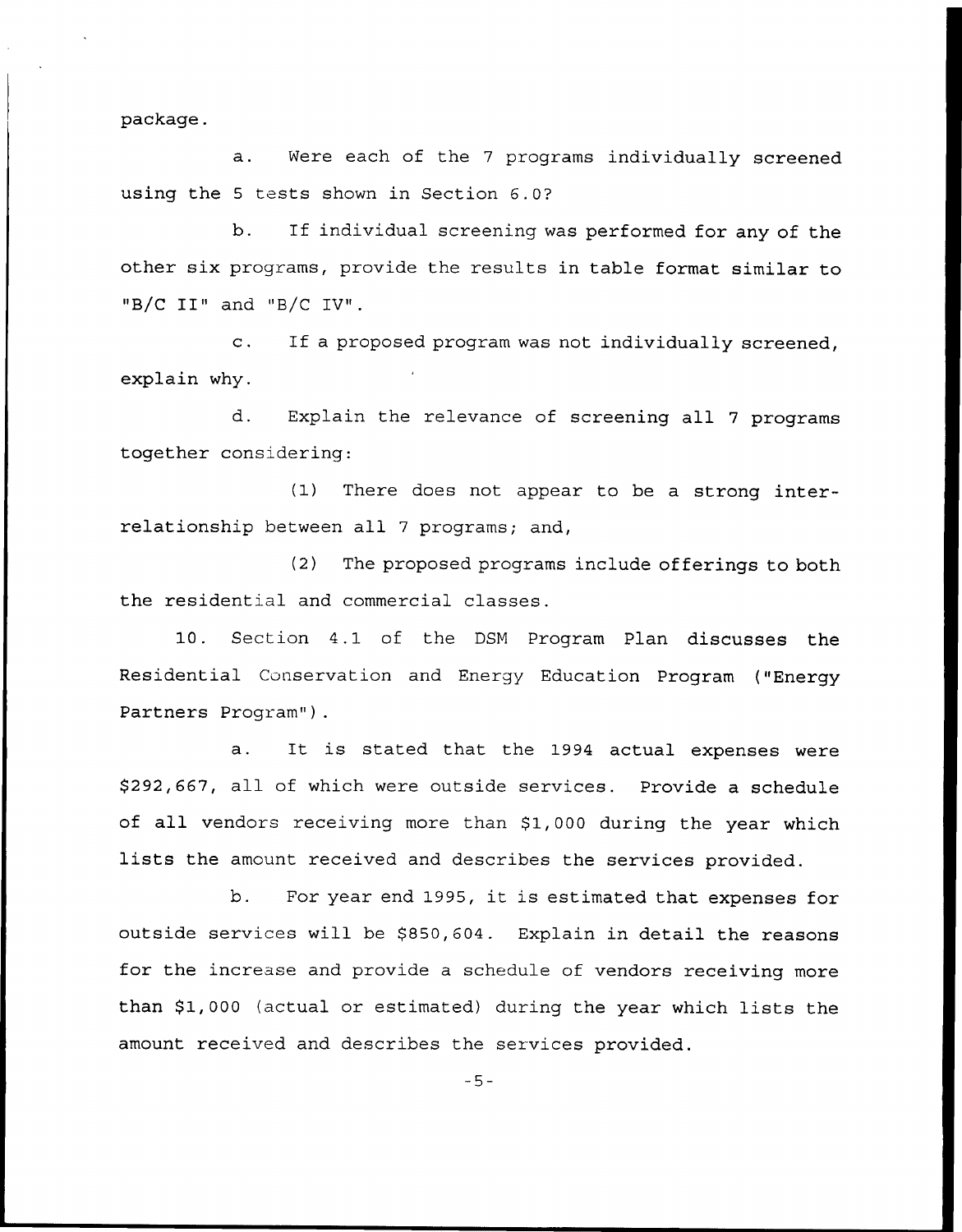c. Why will expenses for outside services increase to \$ 1,687,712 for 1996? Provide a schedule of estimated expenditures for 1996 showing all vendors expected to receive more than \$1,000 with a description of the expected services to be provided.

11. According to the Collaborative, in the Energy Partners Program, 71 homes were completed in 1994, while 403 homes were completed during the first three quarters of 1995. The goal is to complete 1,500 homes by year-end 1996. Given the rate of completion for 1994 and 1995, how does the Collaborative expect to meet the goal of 1,500 homes completed by the end of 1996?

12. Regarding the Energy Partners Program expenses incurred for 1994, and estimated for the years 1995 and 1996, provide the cost per house completed for each year. Explain the direct benefit of the Energy Partners Program to existing LG&E ratepayers who do not participate in the program.

13. In summarizing the timetable for the Energy Partners Program, it is stated that in December 1993, Linda Wigington was brought in as a consultant "regarding unresolved aspects of program design." What were these "unresolved aspects"?

14. According to the timetable, in January 1994, numerous issues were discussed with Ms. Wigington.

a. Provide any report, analysis, memorandum or notes provided by Ms. Wigington. If no such documents exist, describe her specific comments regarding: (1) audit design and process; (2) coordination with "WAP" programs; (3) program evaluation and monitoring; and (4) data collection.

 $-6-$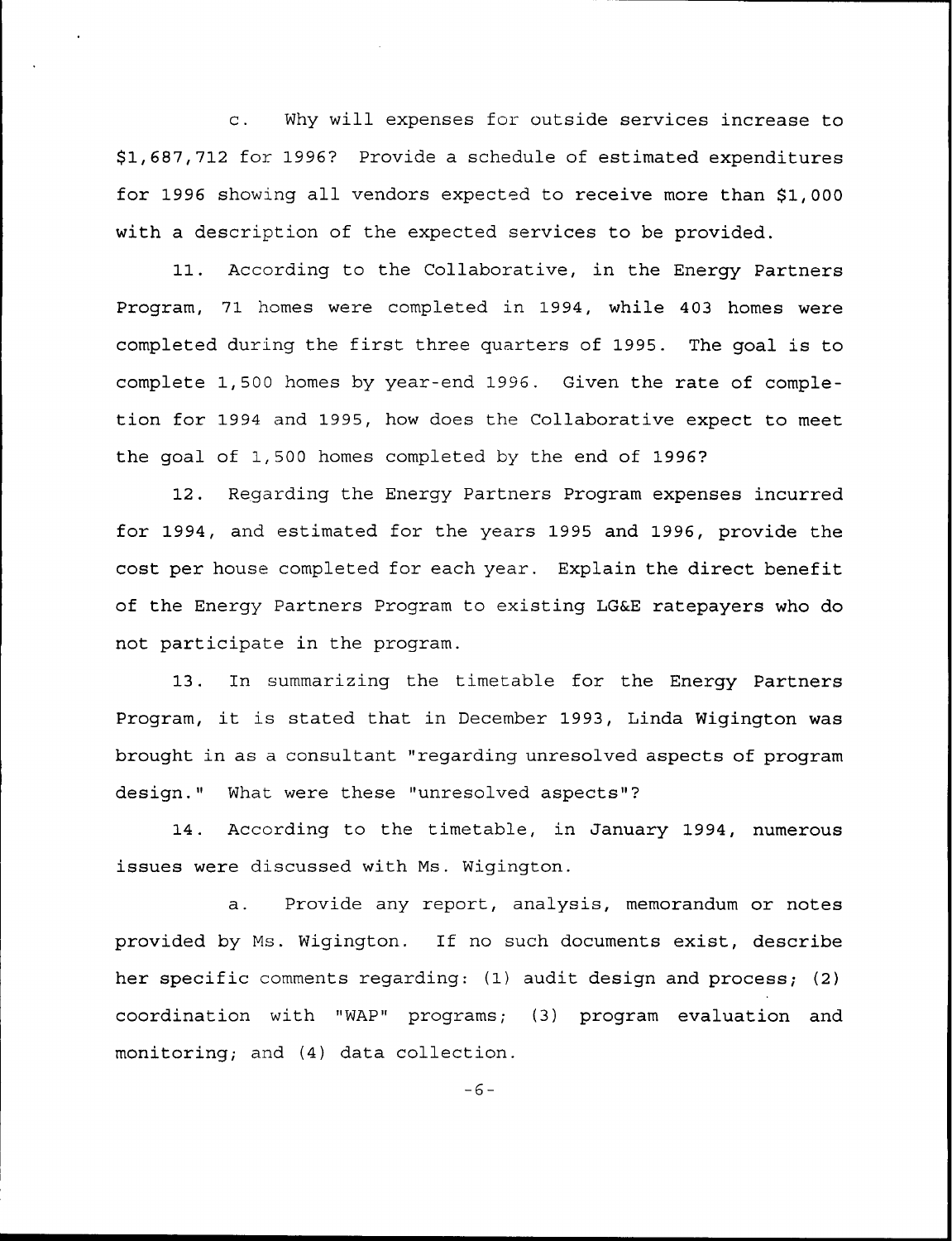b. How were these comments incorporated into the implementation of the Energy Partners Program?

15. In December 1994, the timetable summary states that the residential sub-group of the Collaborative "decided that each house in the Energy Partners Program must receive at least an audit and energy education in order to be considered a completion."

a. Prior to this decision, what had been considered a "completion"?

b. Describe the type of energy education provided and by whom.

c. Since implementation of the program, how many homes have been completed, and of that number, how many have received an audit and energy education with no additional program measures?

16. For the Energy Partners Program, Project Warm is described as "contractor-manage field operations." Describe why Project Warm was selected and its specific activities and responsibilities.

17. Attachment 1 to the DSM Program Plan is a report submitted by EDS Management Consulting Services ("EDS"). The collaborative states that "most of the recommendations" from the EDS report have been implemented.

a. When was the report submitted to the Collaborative?

b. Which recommendations were not implemented and why?

18. In section 3.2.2, Issue <sup>2</sup> of its report, EDS states that the computerized database for the Energy Partners Program "is <sup>a</sup> serious shortcoming." Describe what steps the Collaborative has

 $-7-$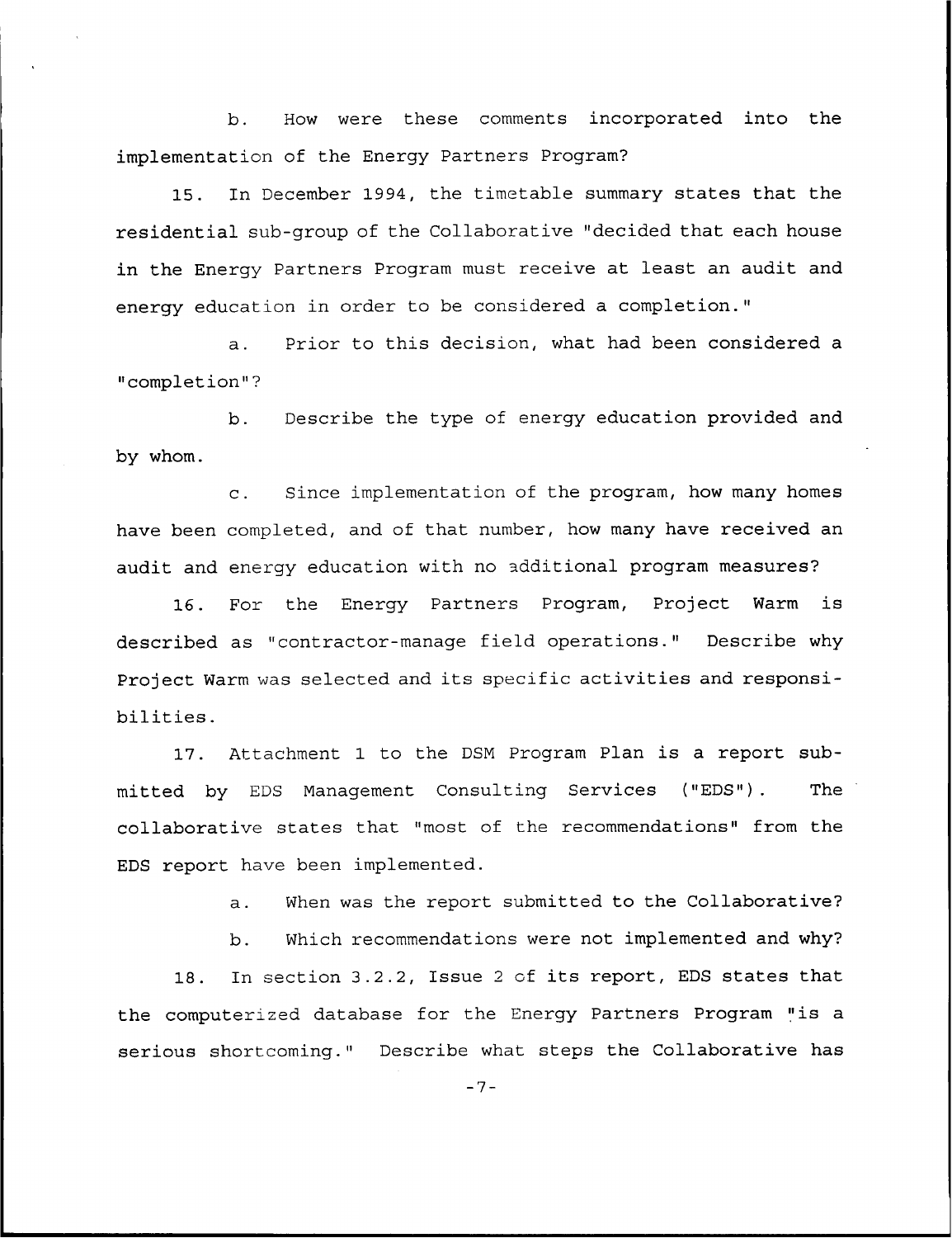taken to address the database design, report capabilities and hardware/software compatibility issues raised by EDS.

19. In discussion of Issue <sup>2</sup> in its report, EDS concludes that Project Warm "is in need of <sup>a</sup> highly skilled fiscal staffer." Explain why such a person was not part of the program at the time of implementation.

20. The EDS report states that "the staff of Project Warm, while talented, hardworking, and learning quickly, do not have experience in the operation of a full-scale weatherization program." Explain the Collaborative's rationale for placing a contractor in charge of field operations who has no experience with a full-scale weatherization program.

21. In section 3.2.3, Issue <sup>3</sup> of its report, EDS concludes that the Energy Partners Program does not include a means to estimate expected program savings from the measures installed. The Collaborative states that in 1996 the results of the impact evaluation will look at program effectiveness.

a. Why weren't such means incorporated into the program design prior to implementation?

b. Explain how an impact evaluation can be done without a means to estimate savings.

c. Explain how the impact evaluation in 1996 will determine program savings on completed homes in 1994 and 1995.

22. Some of the issues discussed with Ms. Wigington in January 1994 included audit design and process, coordination with weatherization assistance programs, program evaluation, monitoring

 $-8-$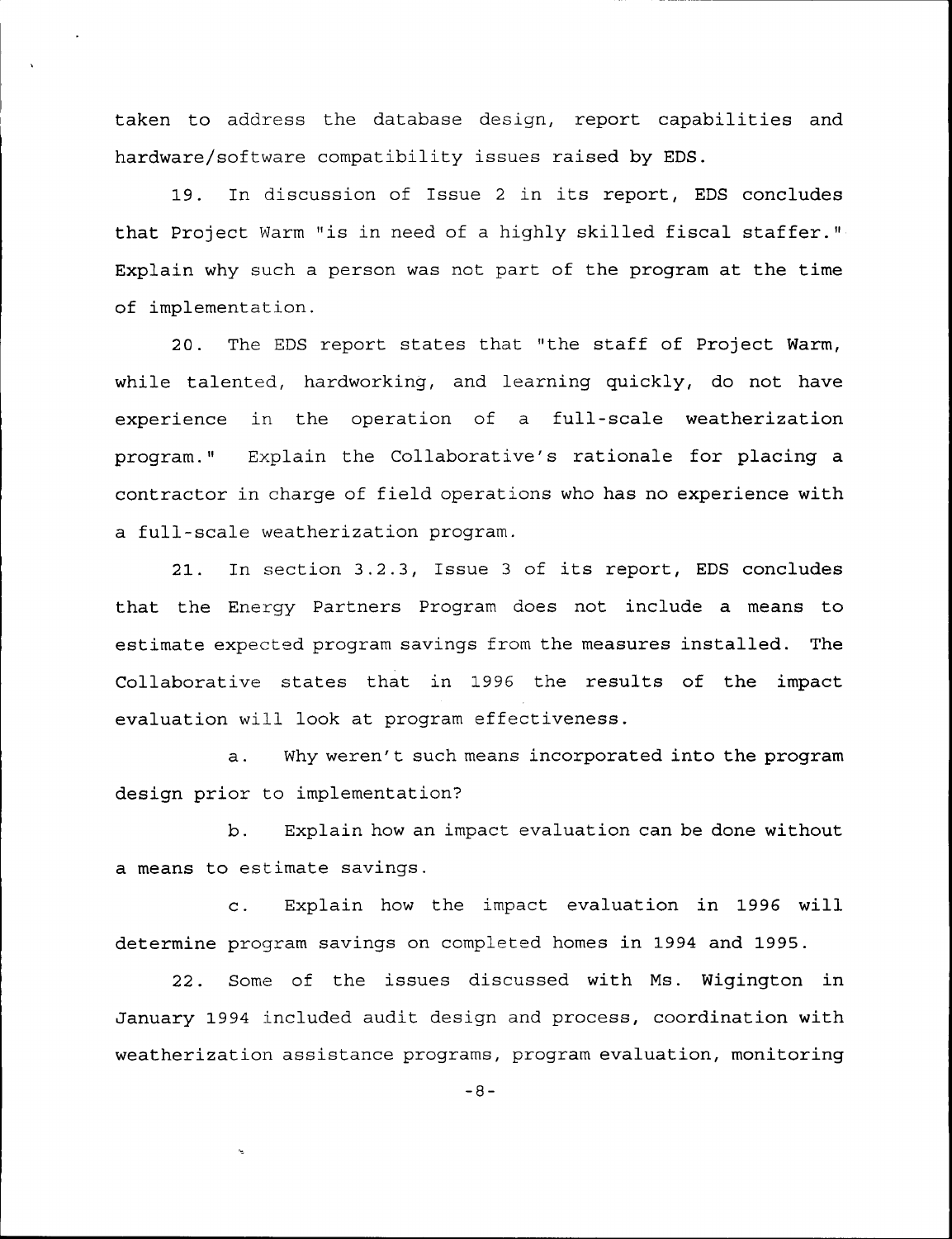and data collection. Many of the comments and recommendations in the EDS report relate to these same program areas. Since Ms. Wigington's recommendations were adopted by the Collaborative, why were there still program deficiencies identified by EDS?

23. At Recommendation 3.1 of its report, EDS states that Project Warm and the "City WAP" need to formalize a number of aspects of their relationships.

a. Who is the contractor/operator of "City WAP"?

b. Why wasn't this relationship formalized subsequent to the Collaborative's discussions with Ns. Wigington?

24. In discussion of Issue <sup>5</sup> in its report, "Work Flow and On-site Contracts", EDS recommends that the number of visits to each home be reduced; the period of time between inspection and installation be shortened; and the use of contract auditors be phased out.

a. Describe the extent to which Project Warm has implemented these recommendations.

b. EDS states that contract auditors have been used "because skilled people were not available for employment when Project Warm needed them." Explain why skilled people were not available at the time Project Warm needed them.

c. What percent of the total homes completed in 1994 and 1995 were done by contract auditors?

d. Who determined the rates to be paid to the contract auditors? Were these costs included in the 1993 application filed in this case?

 $-9-$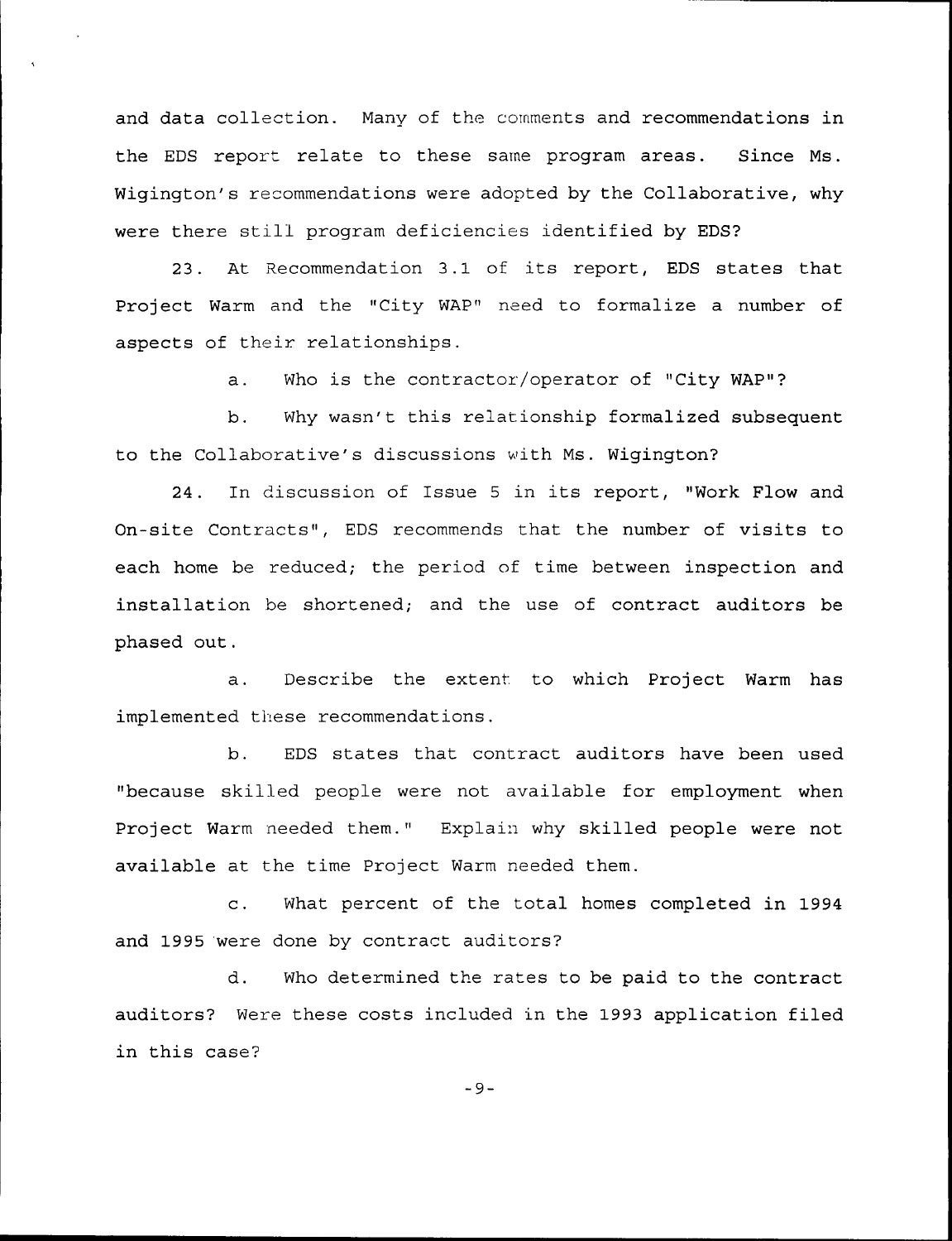25. In its Summary of the Energy Partners Program, at page <sup>30</sup> of the DSM Program Plan, the Collaborative states that "we have moved forward with a well designed program that we are confident will produce significant energy savings." Explain the basis for this conclusion in view of EDS's comments regarding: the need for more quality control (Recommendation 1.2); database design (Recommendation 2.1); inadequate fiscal control (Recommendation 2.2); no means to estimate expected program savings for the measures installed (Issue 3); lack of coordination between Project Warm and City WAP (Recommendation 3.1); and excessive rates paid to contract auditors (Issue 5).

26. At page 21 of Section 4.1 of the DSM Program Plan, a Program Description is provided.

a. Does this description apply to the manner in which the program was implemented in 1994 and 1995?

b. If this description applies to implementation of the program in 1996, describe where EDS's recommendations adopted by the Collaborative are reflected.

27. Provide the names of the individuals and organizations responsible for implementation and oversight of the Energy Partners Program; the Commercial Conservation Program; and each proposed "new initiative" in the DSN Program Plan.

28. The collaborative proposes to file an annual program status report and evaluation document no later than March 1 of each year. Will th's report be filed in 1996 for the initial programs

 $-10-$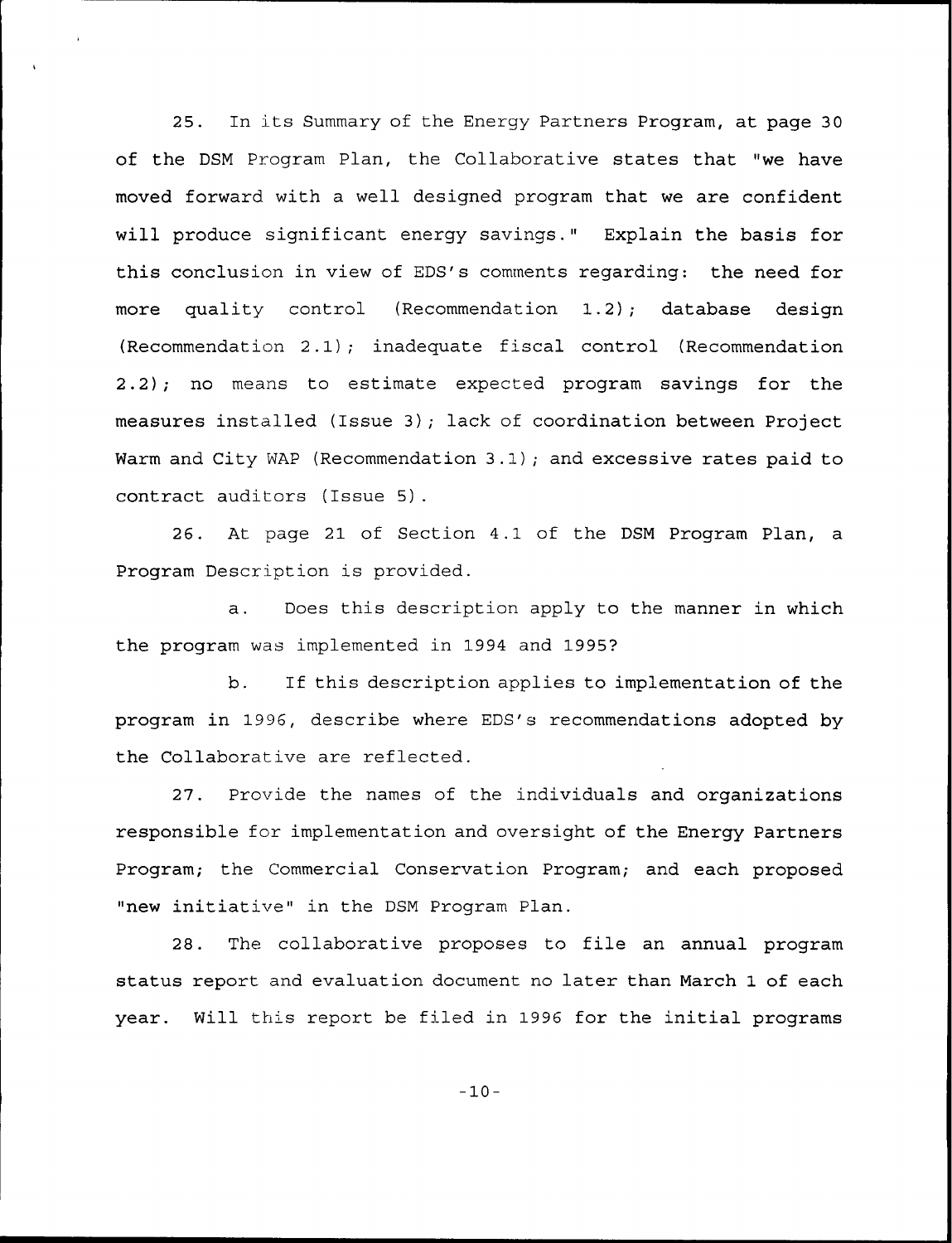and will it include process and impact evaluations of each initial program? If not, why?

29. The Collaborative proposes to develop a budget and recover expenses "for costs incurred in the operation of the Collaborative, as well as the development and administration of the DSM programs where it is difficult to assign costs specifically to an individual program."

a. Identify and provide the level of such costs for each initial program already incurred since Commission approval.

b. What organization has incurred these costs and how have they been recovered?

c. Were these costs reflected in the Collaborative's 1993 application filed in this case?

30. Since implementation of the initial programs, what is the total dollar amount associated with DSM that has been recovered by LGKcE?

31. The DSM Program Plan states that 93 audits were conducted under the Commercial Conservation Program through the third quarter of 1995.

a. Why weren't audits begun until November 1994?

b. Who made the original budget estimate for the costs of the audits and what is the basis for the adjustment?

c. Given the number of audits completed to date, how does the Collaborative expect to meet its goal of 450 audits completed by 1996 year-end?

—11—